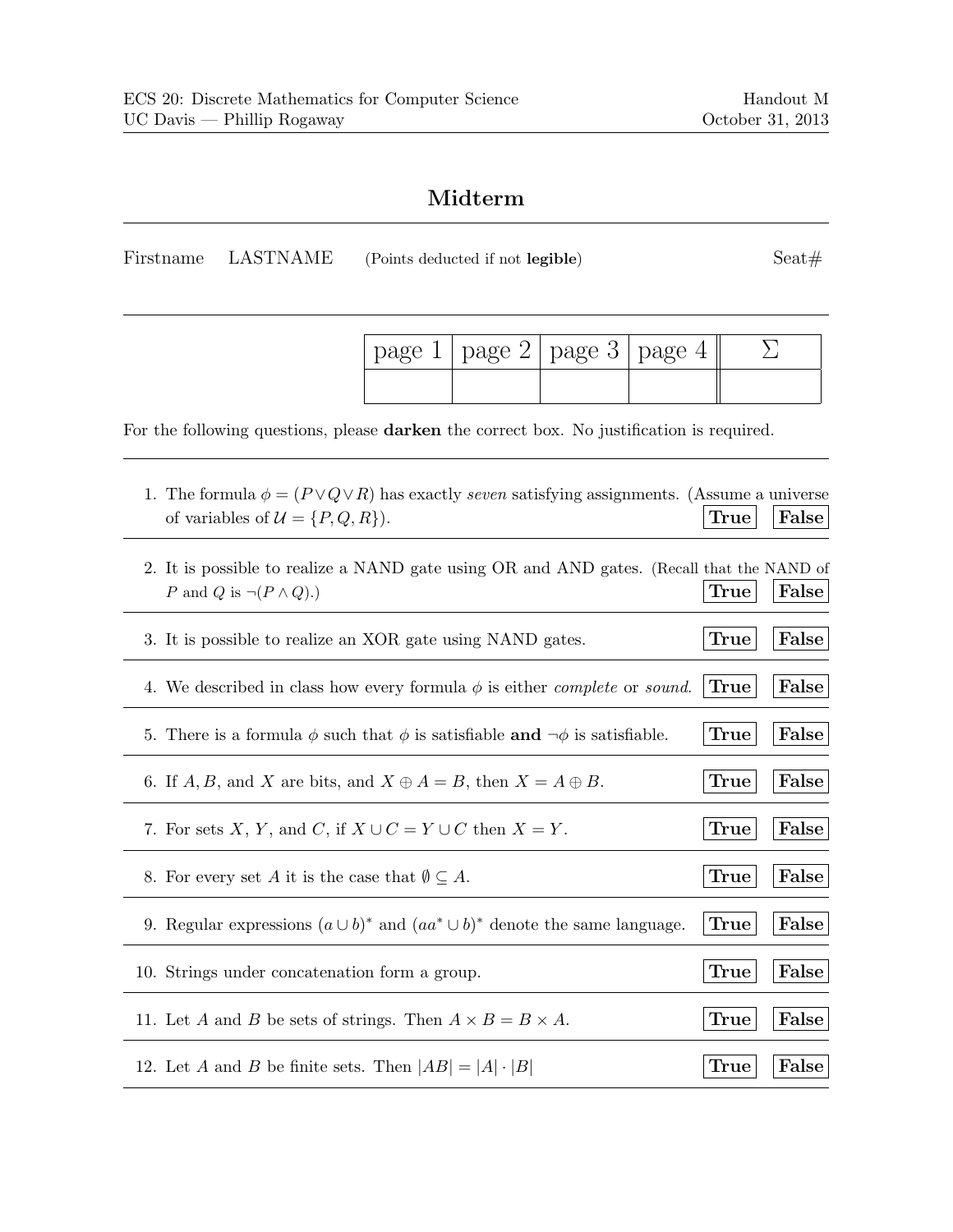13. Remember the **Towers of Hanoi** problem, where we have n rings on one of three pegs. Using the recursive algorithm described in class, the number of moves  $T_n$  needed to transfer these  $n$  rings to a different peg is given by the recurrence relation:



- 15. A **truth table** for  $Y = (A \leftrightarrow B) \land (B \leftrightarrow C) \land (C \leftrightarrow D)$  has 16 rows. It has four columns to specify the input  $(A, B, C, D)$  and one column to specify the output  $(Y)$ . Of the 16 bits that occur in the output,  $\vert$  are zero (0) and  $\vert$  are one (1).
- 16. Write a **disjunctive normal form** (**DNF**) formula whose truth table is given below. Your formula should be the **or** of terms where each term is the **and** of variables or their complements:

| $\boldsymbol{p}$ | $\boldsymbol{q}$ | r              | F(p,q,r)       |
|------------------|------------------|----------------|----------------|
| $\overline{0}$   | $\overline{0}$   | $\overline{0}$ | 0              |
| $\overline{0}$   | $\overline{0}$   | 1              | 1              |
| $\overline{0}$   | 1                | $\overline{0}$ | $\overline{0}$ |
| $\overline{0}$   | $\mathbf{1}$     | 1              | $\overline{0}$ |
| $\mathbf 1$      | $\overline{0}$   | $\overline{0}$ | 0              |
| 1                | 0                | 1              | 0              |
| 1                | 1                | $\overline{0}$ | $\mathbf{1}$   |
|                  |                  | 1              |                |

17. **Negate** and simplify the following formula. Your answer should only use addition, exponentiation,  $\{\wedge, \vee\}$ , and  $\{\leq, \leq, =, \neq, >, \geq\}.$ 



$$
(\exists n)(\exists a)(\exists b)(\exists c)(a^n + b^n = c^n \land n \ge 3)
$$

*Who is this guy?*

18. **Translate** the following English sentence into a logical formula:

*Some cats can dance—but no such cat can also fetch the morning paper.*

The universe U is "animals." Use predicates of:  $C(x)$  for x is cat;  $D(x)$  for x can dance; and  $F(x)$  for x can fetch the morning paper.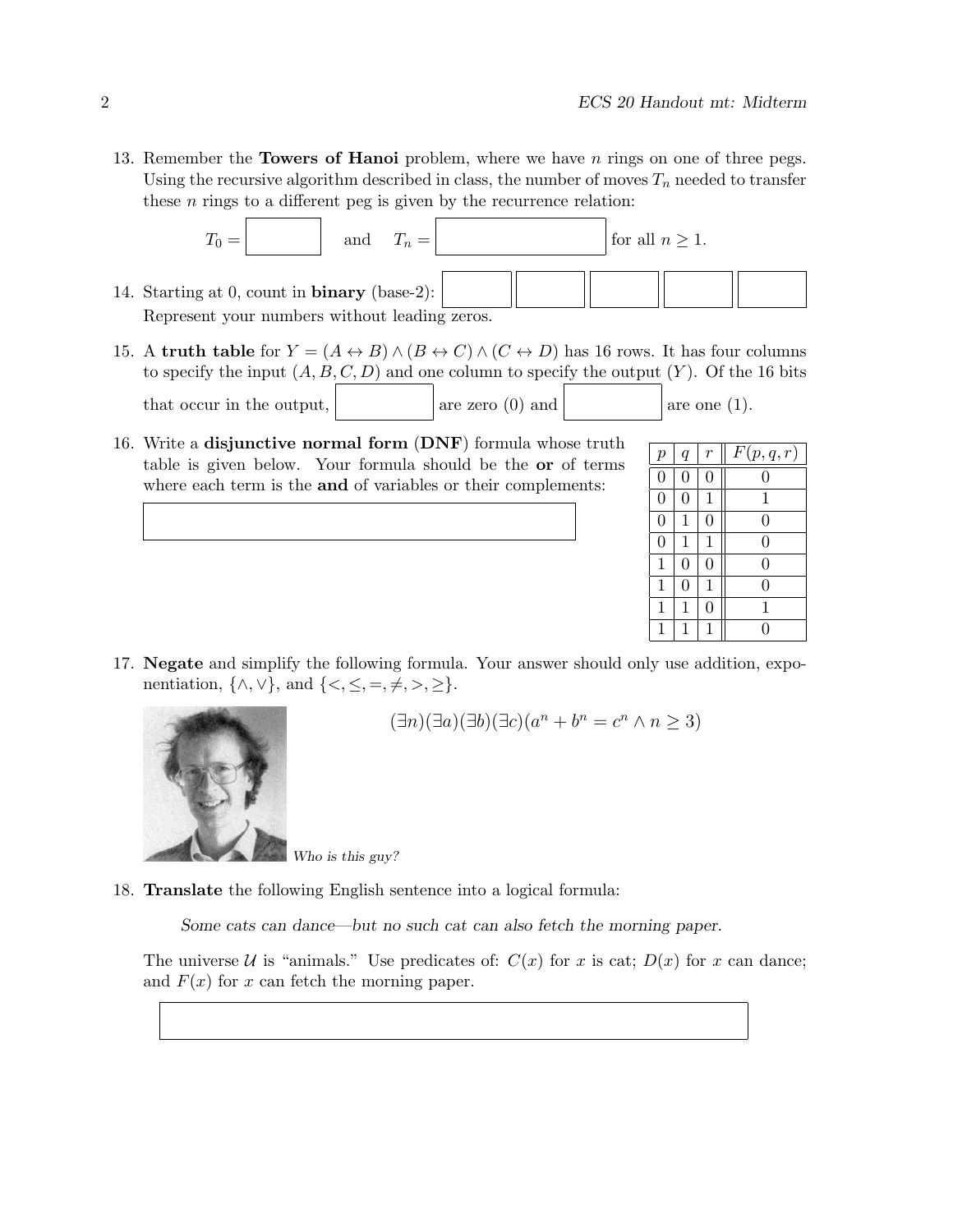19. Express the following equality in **compact mathematical notation**: Don't use any ellipses (dot-dot-dots, " $\cdots$ ").

*The sum of the first 100 positive integers is 5050.*

20. Express the following as a sentential formula (no quantifiers) in **compact mathematical notation**. Don't use any ellipses. (Hint: You'll want to use a big- $\sqrt{\ }$  and/or a big- $\wedge$  symbol.)

At least two of the boolean variables  $X_1, \ldots, X_{100}$  are true.

21. We used the **compactness theorem** of sentential logic to show that *what* is true about tiling the plane using a specified set of tile types?

22. To use **mathematical induction** to prove that a proposition  $B(n)$  is true for all numbers

| $n > 72$ , show that | and                                                      |  |
|----------------------|----------------------------------------------------------|--|
|                      | $\Gamma$ Further the theorem as of the sixes as $\Gamma$ |  |

23. Explicitly specify the **power set** of the given set:

 $\mathcal{P}({\text{big, ghost}}) =$ 

24. Let BYTES be the set of 8-bit strings. We defined two addition operations on BYTES that made this set into a *group*: **bitwise-XOR** (⊕) (below left) and (carryless) **computer addition** (+) (below right). Add the numbers using each operation.

11011011  $\oplus$  1 1 1 0 1 1 1 0 11011011 +11101110

25. Let  $R \subseteq \{a, b\}^* \times \{a, b\}^*$  be the **equivalence relation** defined by x R y iff the string  $|x| = |y|$ . Explicitly list the elements of [aa], the block (equivalence class) containing aa.

 $[aa] =$